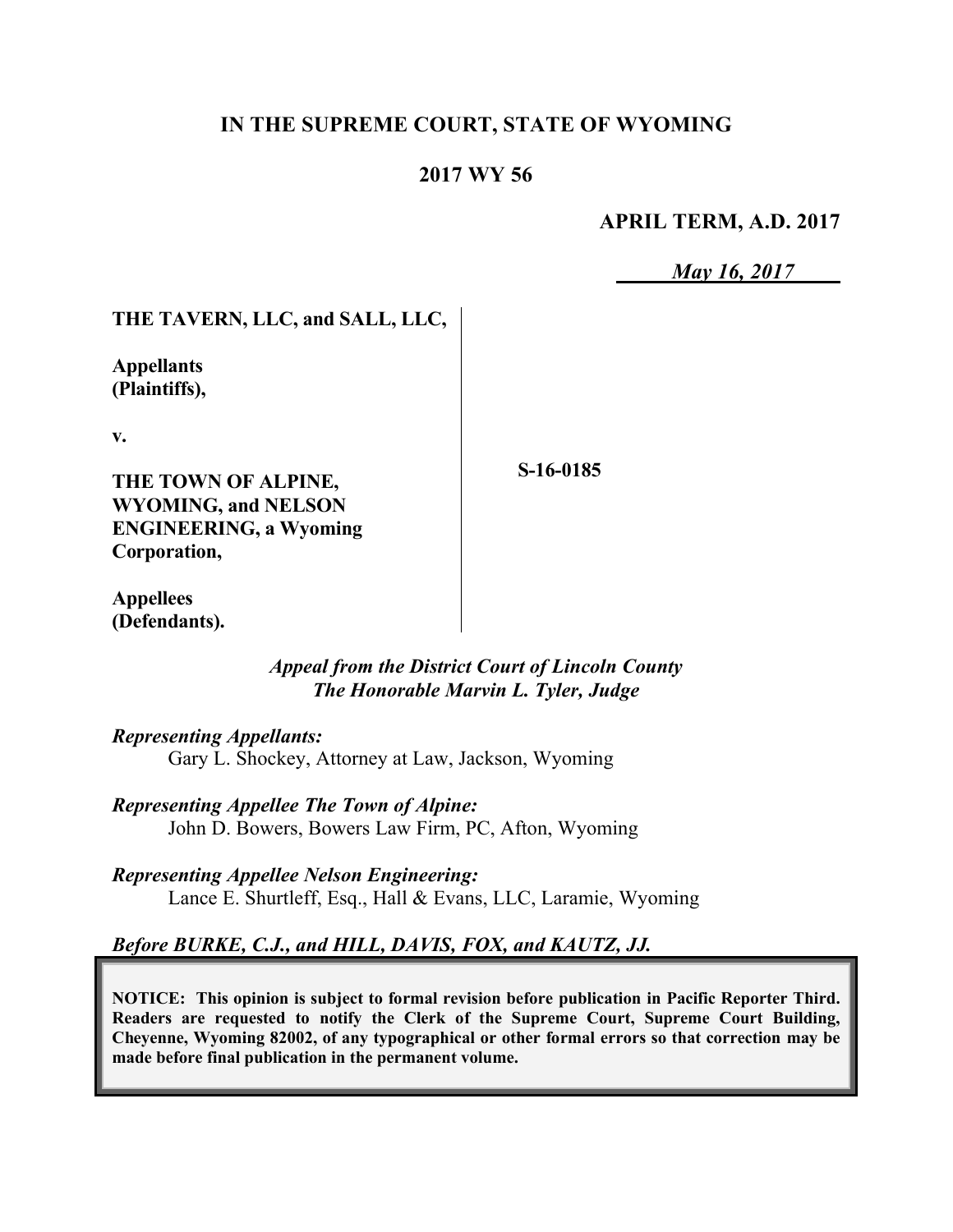**DAVIS**, Justice.

[¶1] Appellants The Tavern, LLC and SALL, LLC sued the town of Alpine, asserting several claims stemming from Alpine's financing and construction of a new sewage treatment facility. Appellants challenged the legality of the indebtedness Alpine incurred for the project, alleging that the loans exceeded the constitutional and statutory debt limitations imposed upon municipalities. They also asserted that Alpine was inappropriately attempting to coerce them to connect to the new waste facility and to abandon their functional septic systems.

[¶2] A few years later, as the initial case inched on, Appellants filed another action against Alpine and Nelson Engineering. Appellants claimed that Alpine and Nelson committed the torts of abuse of process, civil extortion, and civil conspiracy by making false reports to the Wyoming Department of Environmental Quality that Appellants had violated the agency's rules and regulations when they upgraded their septic systems.

[¶3] The actions were consolidated, and the parties filed various motions on the respective claims.<sup>1</sup> The district court granted Alpine's motion to dismiss all claims against the town. It also granted Nelson's motion for summary judgment on the claims against the engineering firm.

[¶4] Appellants now present a number of issues on appeal. For the reasons set forth below, we reverse in part, affirm in part, and remand.

#### **ISSUES**

[¶5] Appellants present many issues, some of which overlap, but we discern the following questions to be distinct and dispositive:

1. Did the district court err in granting Alpine's motion to dismiss Appellants' claim for declaratory judgment when it determined they had no standing to seek a declaration that Alpine's loans for the new sewage<sup>2</sup> treatment facility exceeded the town's constitutional and statutory indebtedness limits?

 $\overline{a}$  $1$  Appellants' motion for partial summary judgment on the claim for declaratory judgment was denied, which is irrelevant to this appeal in light of the district court's grant of Alpine's motion to dismiss. Furthermore, the denial of a summary judgment motion is generally not subject to appellate review, with two limited exceptions that do not apply in this case. *See McLean v. Hyland Enterprises, Inc.,* 2001 WY 111, ¶ 17, 34 P.3d 1262, 1267 (Wyo. 2001); Tyler J. Garrett*, Anatomy of A Wyoming Appeal: A Practitioner's Guide for Civil Cases*, 16 Wyo. L. Rev. 139, 144 (2016).

<sup>&</sup>lt;sup>2</sup> The terms "sewage" and "sewerage" were both used by the parties, and both appear in the statutes and the constitution. We consider them to be synonyms for all practical purposes and use them interchangeably.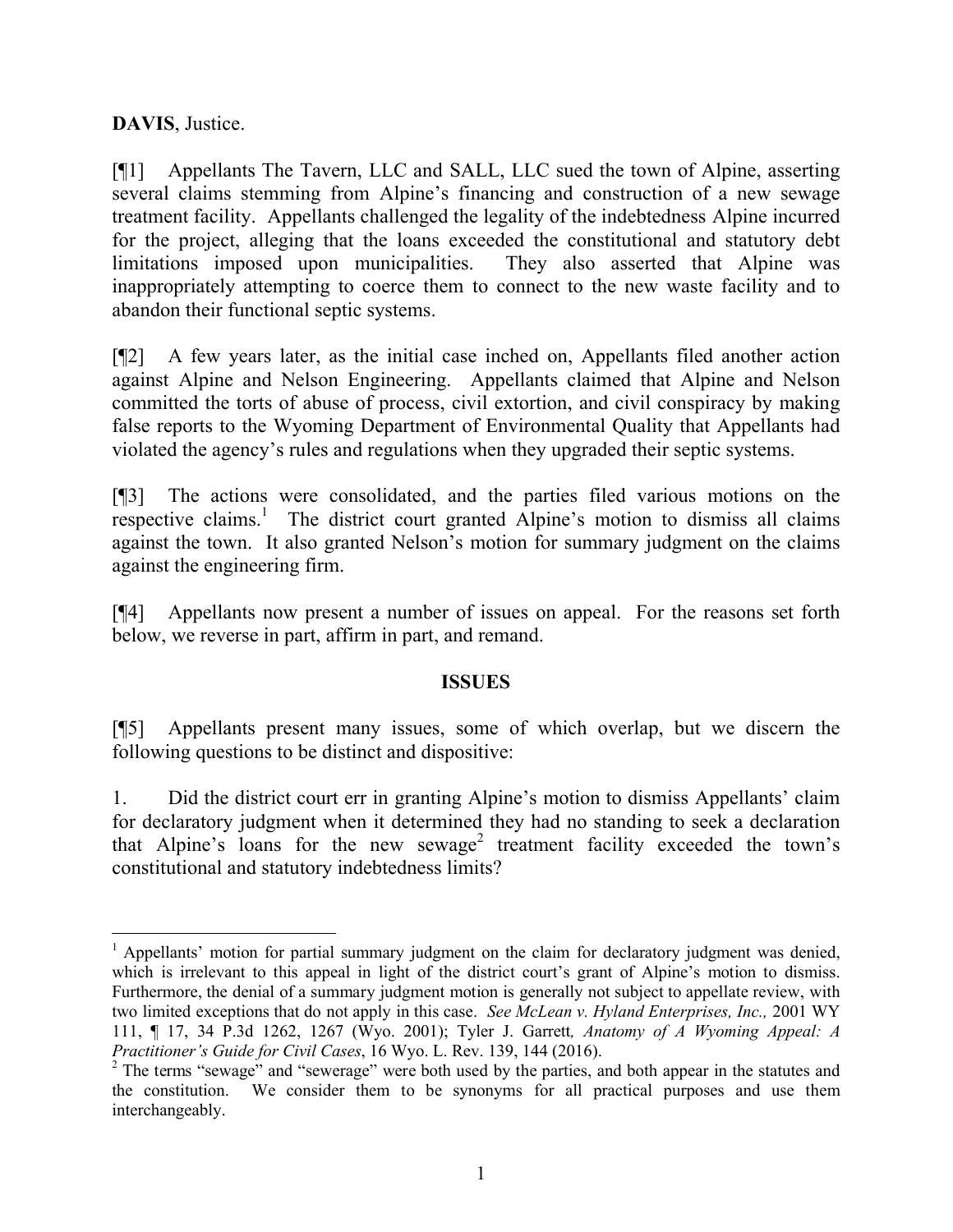2. Did the district court err in granting Alpine's motion to dismiss Appellants' claim for injunctive relief to stop Alpine from enforcing assessments and exactions for the new sewerage system on Appellants?

3. Did the district court err in granting Alpine's motion to dismiss Appellants' claim of inverse condemnation?

4. Did the district court err in granting Alpine's motion to dismiss Appellants' claims for abuse of process, civil extortion, and civil conspiracy because those claims are barred by the Wyoming Governmental Claims Act?

5. Did the district court err in granting Nelson's motion for summary judgment on Appellants' claim for abuse of process?

6. Did the district court err in granting Nelson's motion for summary judgment on Appellant's claim for civil conspiracy?

# **FACTS**

[¶6] In 2005, Alpine commissioned Nelson Engineering to conduct a feasibility study to evaluate options to modify the town's existing sewer and water treatment plant, or in the alternative, to construct a new sewer treatment plant. After studying the situation, Nelson recommended that Alpine build a new sewer plant. Alpine adopted Nelson's recommendation and the "Alpine Wastewater Treatment Facilities Improvement Project" began.

[¶7] Alpine passed resolutions authorizing application to the Wyoming State Loan and Investment Board for loans to be used as partial funding for the construction of the new sewage facility. The town then entered into loan agreements and executed promissory notes with the WSLIB. Alpine borrowed roughly \$3,843,530 from the State of Wyoming at a 2.5% interest rate for a twenty-year term.

[¶8] Appellants own and operate a recreational vehicle campground and tavern in Alpine. Their operations have not required hookups to Alpine's sewer system because their property has several septic tanks. The prospect of being required to hook up to the new sewage facility and therefore being obligated to pay associated sewer connection fees and usage rates led them to sue Alpine.

[¶9] In their initial action, CV-2009-176, Appellants brought four claims. They sought a declaratory judgment that Alpine's indebtedness for the project was illegal because the loans exceeded the constitutional and statutory debt limitations imposed upon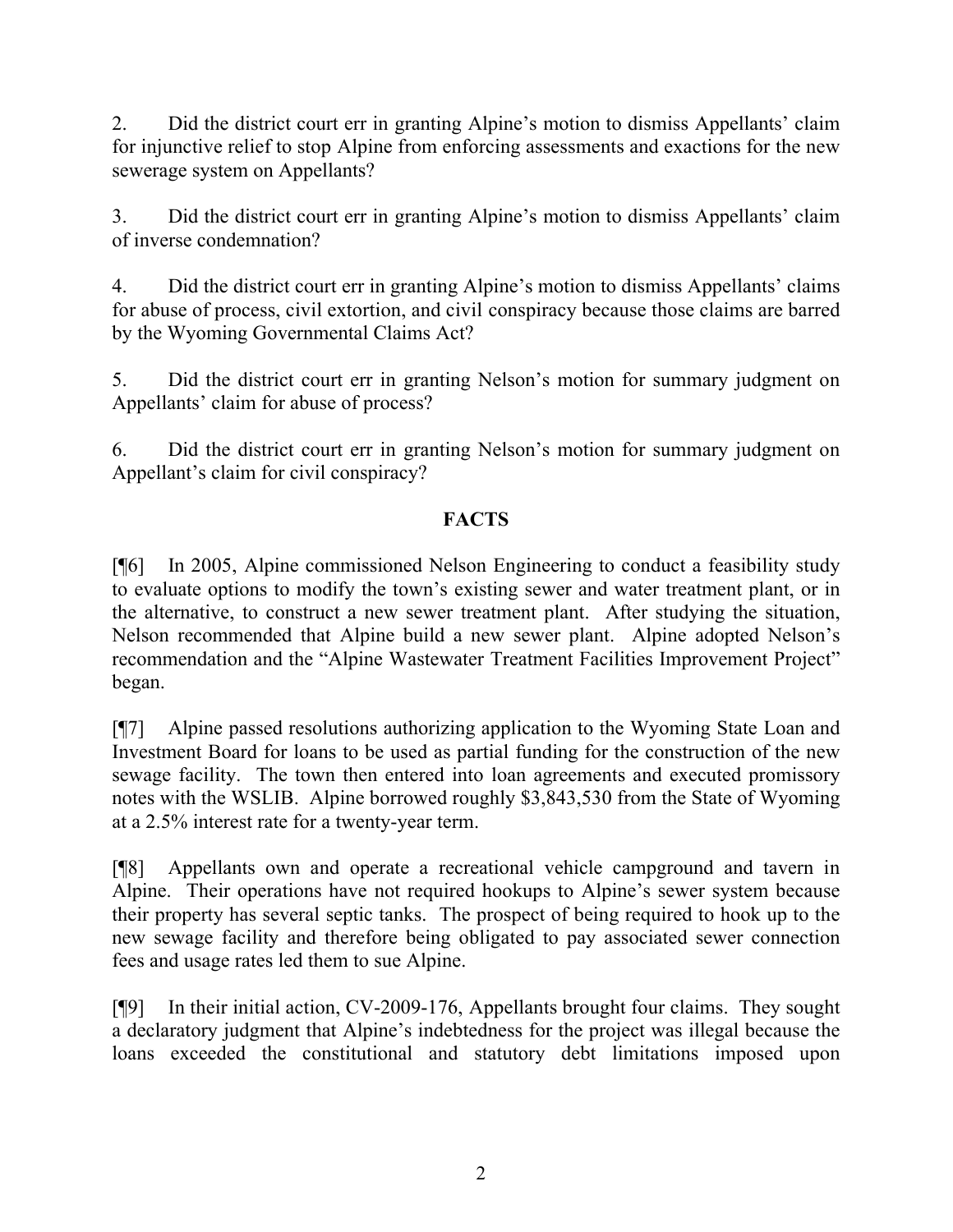municipalities.<sup>3</sup> The second claim sought an injunction to prevent Alpine from compelling them to connect to the new waste facility and from forcing them to abandon their functional septic systems. The third claim requested a writ of mandamus and/or injunctive relief requiring Alpine to provide reasoning regarding its denial of a deannexation petition Appellants had filed. In their fourth claim, Appellants asserted a taking of their property by inverse condemnation.

[ $[10]$  Sometime after the complaint in CV-2009-176 was filed, Alpine's attorney<sup>4</sup> sent an email to Appellants' attorney stating that if they continued with the lawsuit, the town would report them to the DEQ for alleged violations of the agency's rules and regulations for improvements to Appellants' septic system. Appellants continued with their case. A few weeks later, an engineer employed by Nelson, Leon Kjellgren, sent a letter alleging that their septic systems violated agency regulations to the DEQ. Mr. Kjellgren stated in his letter that he was acting on behalf of and representing Alpine.

[¶11] Because of Mr. Kjellgren's letter, the DEQ issued an order requiring Appellants to obtain permits from that agency. Appellants argued, however, that Alpine had already inspected, approved, and issued permits for the improvements to their septic system. Appellants appealed the order to the Wyoming Environmental Quality Council, and while that appeal was pending, the parties reached an agreement that resulted in DEQ issuing a permit for the RV park system.

[¶12] As a result of the episode with the DEQ, Appellants filed a second action, CV-2011-132, against Alpine and Nelson. In that complaint, Appellants asserted three claims: (1) abuse of process; (2) civil extortion; and (3) civil conspiracy. The initial case was stalled while Appellants worked everything out with DEQ, and so when Appellants filed their second action, the cases were consolidated.

[¶13] The parties then filed various motions. Alpine moved to dismiss all the claims against it pursuant to W.R.C.P.  $12(b)(6)$ .<sup>5</sup> Nelson moved for summary judgment

 $\overline{a}$ <sup>3</sup> Appellants contend that Wyoming Constitution Art. 16, § 5 and Wyo. Stat. Ann. §§ 15-1-103 and 15-7- 109 limit Alpine's authority to borrow more than 8% of its assessed valuation. They contend that Alpine exceeded that limit with the loans for the new sewage treatment system. They argue that Alpine should have held a bond election to obtain the electorate's approval for the project. Alpine argues that the plant and facilities constructed was a "water works" project which is exempt from the debt limitations applicable to sewage treatment facilities under  $W_{VQ}$ . Stat. Ann. § 15-7-109. Because we resolve this appeal largely on the question of standing, and because we decline to review denials of motions for summary judgment (*see* n.1 *supra*), we do not analyze the constitutional and statutory provisions argued by the parties.

<sup>&</sup>lt;sup>4</sup> That was a different attorney than the lawyer representing Alpine in this appeal.

 $<sup>5</sup>$  As of February 2, 2017, W.R.C.P. 12(b)(6) provides:</sup>

<sup>(</sup>b) How to Present Defenses. Every defense to a claim for relief in any pleading must be asserted in the responsive pleading if one is required.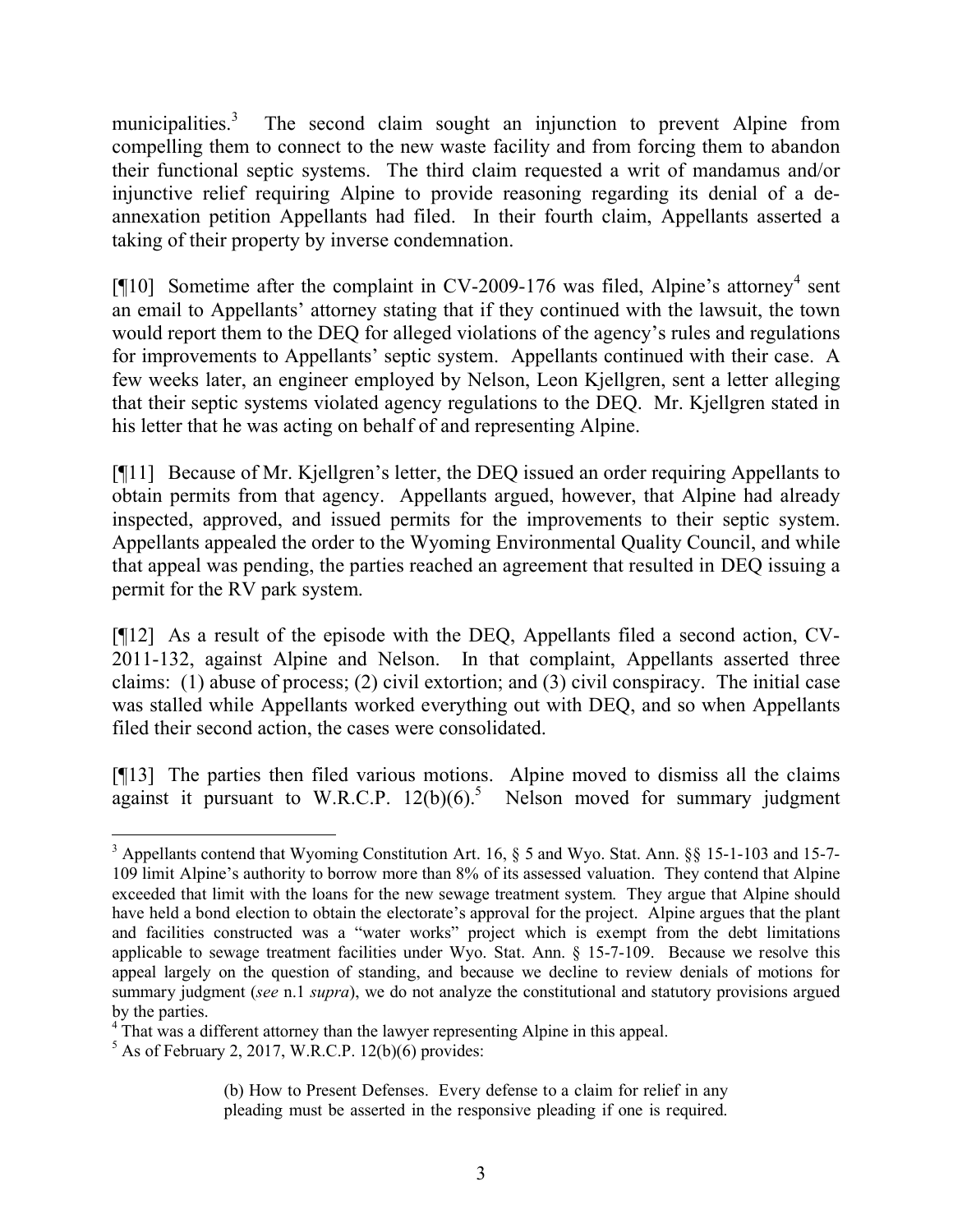pursuant to W.R.C.P. 56 on all claims against them in CV-2011-132, in which Alpine joined. Appellants moved for partial summary judgment on the declaratory judgment claim against Alpine, asking the court to declare that the loans it had obtained for the project violated its constitutional and statutory debt limits. The district court provided the parties ample time to fully brief and supplement their arguments, and held a hearing on all motions. Following the hearing, the district court issued three decision letters on the respective motions.

[¶14] The first was filed March 7, 2016 and titled "*Decision Regarding Defendant Town of Alpine's Second Motion to Dismiss*," and it was later incorporated verbatim into the district court's "*Order Granting In Part and Denying In Part The Town of Alpine's Second Motion to Dismiss*." The court dismissed Appellants' claims in CV-2009-176 for failure to state a claim upon which relief can be granted. Specifically, it determined that they lacked standing to bring a declaratory judgment action challenging the indebtedness incurred for the sewer treatment project, and that therefore it did not have jurisdiction to act upon that claim. It also dismissed the second claim, which asked for injunctive relief, for failure to state a claim because the complaint did not demonstrate any irreparable harm. Regarding the third claim, the district court determined that as a matter of law the remedy of mandamus was not applicable because Alpine did not owe a clear duty to Appellants regarding their petition for de-annexation. The fourth claim, inverse condemnation, was dismissed because the complaint did not assert any facts that would entitle Appellants to such relief, and also because they did not comply with statutory requirements for inverse condemnation.

[¶15] In the same decision letter/order, the district court also dealt with the claims against Alpine in CV-2011-132. It granted Alpine's motion to dismiss and dismissed the three claims asserted in that action. Specifically, it determined that the claims for abuse of process, civil extortion, and civil conspiracy were barred by the Wyoming Governmental Claims Act.

[¶16] The second March 7, 2016 decision letter, which dealt with Nelson's motion for summary judgment, in which Alpine had joined, is titled "*Decision Regarding Defendants' Motion for Summary Judgment (Re: Complaint in Civil No. CV-2001-132- DC),*" and it was later incorporated verbatim into the "*Order Granting Summary Judgment in Favor of Defendants in Civil Action No. CV-2011-132-DC.*" The district court concluded that there were no genuine issues of material fact concerning the claims of abuse of process, civil extortion, and civil conspiracy, and that therefore Nelson and Alpine both were entitled to judgment as a matter of law on that basis.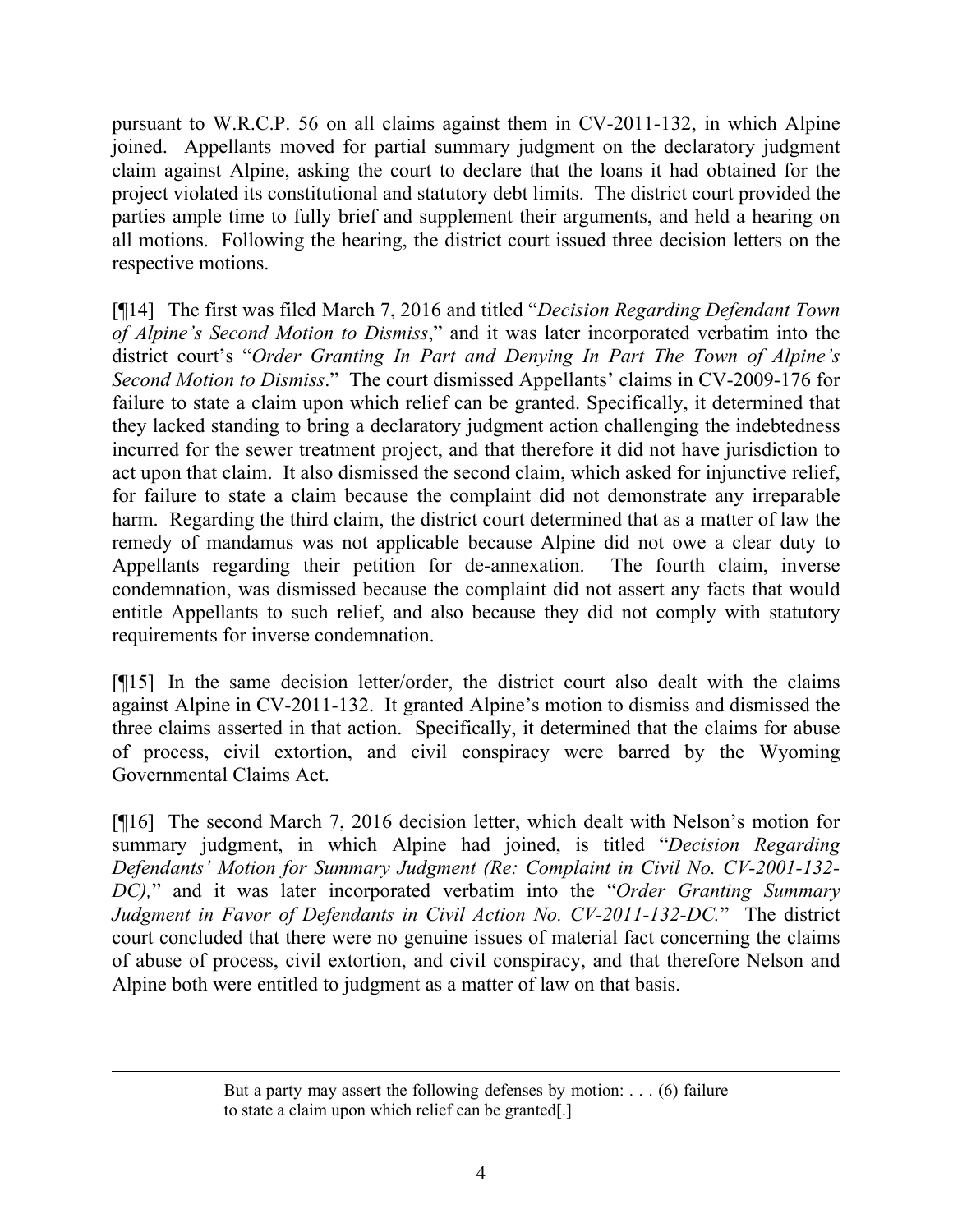[¶17] The third decision letter, also filed March 7, 2016, is titled "*Decision Regarding Plaintiff's Motion For Partial Summary Judgment (Re: Complaint in Civil No. CV-2009- 176-DC)*," and it was later incorporated verbatim in "*Order Denying Plaintiff's Motion For Partial Summary Judgment.*" Although the district court dismissed Appellants' claim for declaratory judgment for lack of standing, pursuant to Alpine's motion to dismiss, it also denied Appellants' motion for partial summary judgment on the same claim. It determined that Appellants failed to make the requisite *prima facie* showing that no genuine issues of material fact existed as to whether the system in question was a sewage or a water works system under the constitution and statutes. The previous ruling on standing would have been sufficient to dispose of the claims made in this motion – if Appellants had no standing, questions of fact became irrelevant.

[¶18] The combination of the orders granting Alpine's and Nelson's respective motions effectively dismissed all of Appellants' claims. Appellants timely perfected this appeal.

#### **DISCUSSION**

[¶19] We will first address the district court's dismissal of Appellants' claims against Alpine for failing to state a claim upon which relief could be granted. We will then attend to the claims against Nelson, which the district court dismissed by summary judgment.

#### *Issues Relating to Alpine's Motion to Dismiss*

[¶20] The claims against Alpine were dismissed pursuant to W.R.C.P. 12(b)(6), a decision that we review *de novo*. *Elworthy v. First Tennessee Bank*, 2017 WY 33, ¶ 20, 391 P.3d 1113, 1119 (Wyo. 2017). We have explained that while dismissal is a drastic remedy that should be used sparingly, a motion to dismiss is indeed the proper method for testing the legal sufficiency of the allegations. *Bush Land Dev. Co. v. Crook Cty. Weed & Pest Control Dist.*, 2017 WY 12, ¶ 7, 388 P.3d 536, 539 (Wyo. 2017). We will sustain the dismissal when the face of the complaint confirms that the plaintiff is not entitled to relief. *Id.*

[¶21] In reviewing the grant of Alpine's Rule 12(b)(6) motion to dismiss, we consider the facts averred to be true and view them in the light most favorable to Appellants*. Elworthy*, ¶ 20, 391 P.3d at 1119. That said, the lens through which we look and our liberal construction of pleadings "does not excuse an omission of that which is material and necessary in order to entitle one to relief." *Id.* (quoting *Stroth v. North Lincoln Cnty. Hosp. Dist.*, 2014 WY 81, ¶ 6, 327 P.3d 121, 125 (Wyo. 2014)). Ultimately, we will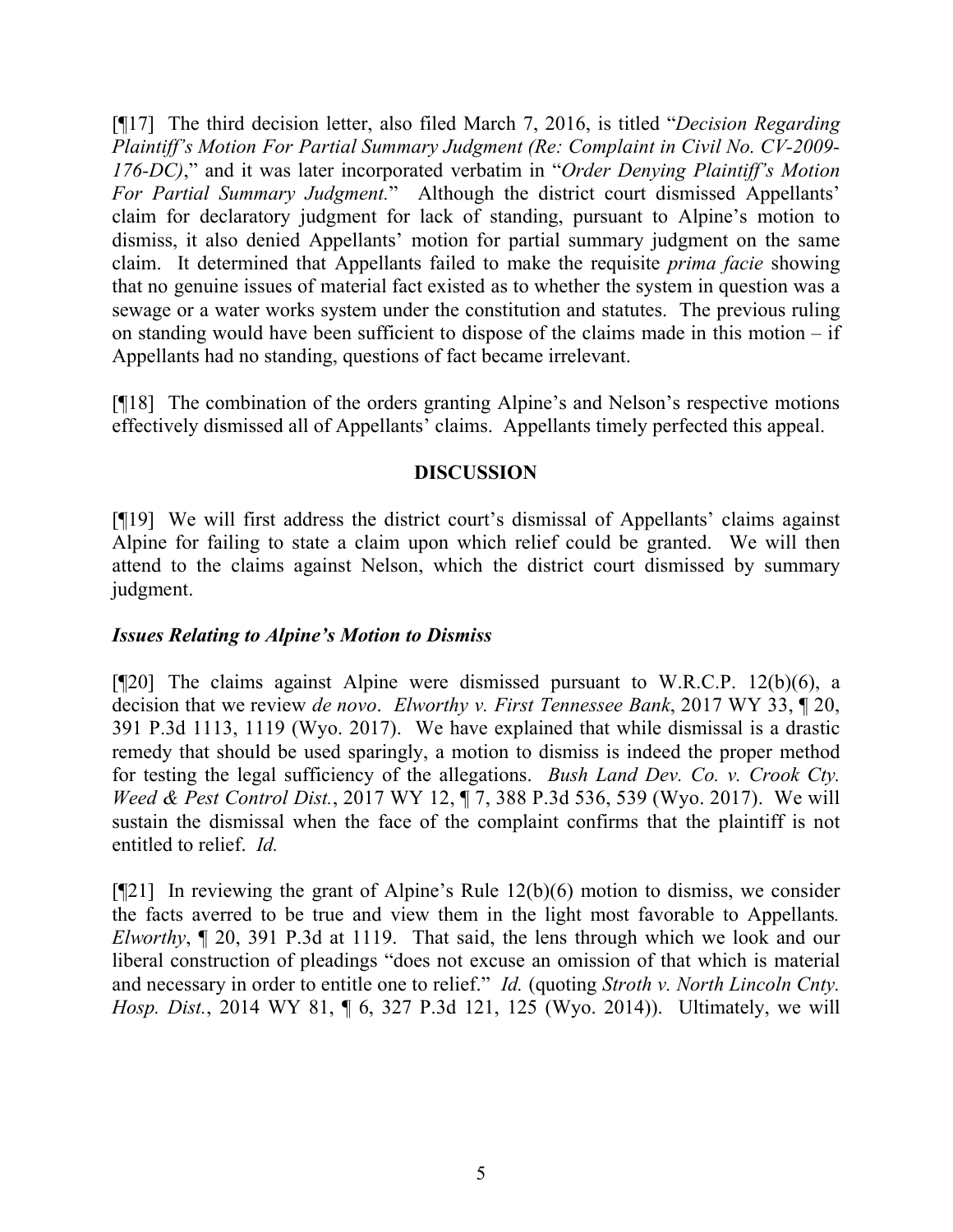affirm the district court's dismissal when, from the face of the complaint, it is certain that Appellants cannot assert any fact which would entitle them to relief. *Id.*<sup>6</sup>

# *1. Declaratory Judgment (CV-2009-176)*

[¶22] In determining that Appellants did not have standing to bring their declaratory judgment claims, the district court concluded that Appellants failed to establish the first two elements of what is commonly referred to as the *Brimmer* test. *See* ¶ 25 *infra*. First, it found that Appellants failed to demonstrate any tangible interest that had been harmed by Alpine because their claims on damages were speculative. It further found that no alleged harm could be remedied, because the enactments for sewer connection and associated fees/rates were not related to the loans for the new sewer facility. Accordingly, because the district court determined Appellants did not have standing, it dismissed the claim because there was no subject matter jurisdiction.

[¶23] Appellants contend that the court erred when it determined they had no standing to seek a declaration that Alpine's loans for the wastewater treatment facilities improvement project exceeded the town's constitutional and statutory limitations for indebtedness. They argue that they adequately alleged that Alpine's actions create an immediate and future threat to the economic viability of their business and negatively impact their property value. Specifically, they allege they pled that their property and business is negatively affected by the municipal enactments relating to connection and usage fees of the new sewage system and the forced decommissioning of their septic systems.

[¶24] The Uniform Declaratory Judgment Act provides in pertinent part that "[a]ny person . . . whose rights, status or other legal relations are affected by the Wyoming constitution or by statute, municipal ordinance . . . may have any question of construction or validity arising under the instrument determined and obtain a declaration of rights, status or other legal relations." Wyo. Stat. Ann. § 1-37-103 (LexisNexis 2015). Appellants sought to have the court construe their rights as owners of property within Alpine to the extent they will be affected by the municipal ordinances relating to the new sewage facility, along with the related enactments for connection and usage fees of the new sewage system. Appellants' claim falls within the general scope of the Declaratory Judgment Act.

[¶25] That does not end the analysis, however. In order to legitimately maintain a declaratory judgment action, Appellants must also be "interested" entities. *Carnahan v. Lewis*, 2012 WY 45, ¶ 17, 273 P.3d 1065, 1071 (Wyo. 2012) (citing *Cox v. City of* 

 $\overline{a}$ 

<sup>&</sup>lt;sup>6</sup> The parties submitted materials outside the complaint, which might have allowed or required conversion of the Rule 12(b)(6) motion to a W.R.C.P. 56 motion for summary judgment. The district court was not asked to convert the motion to dismiss to a summary judgment motion, and it didn't do so. We find no indication that the district court considered anything but the allegations of the complaint, and the parties have not complained about that below on appeal. We therefore review this issue by the stated standard.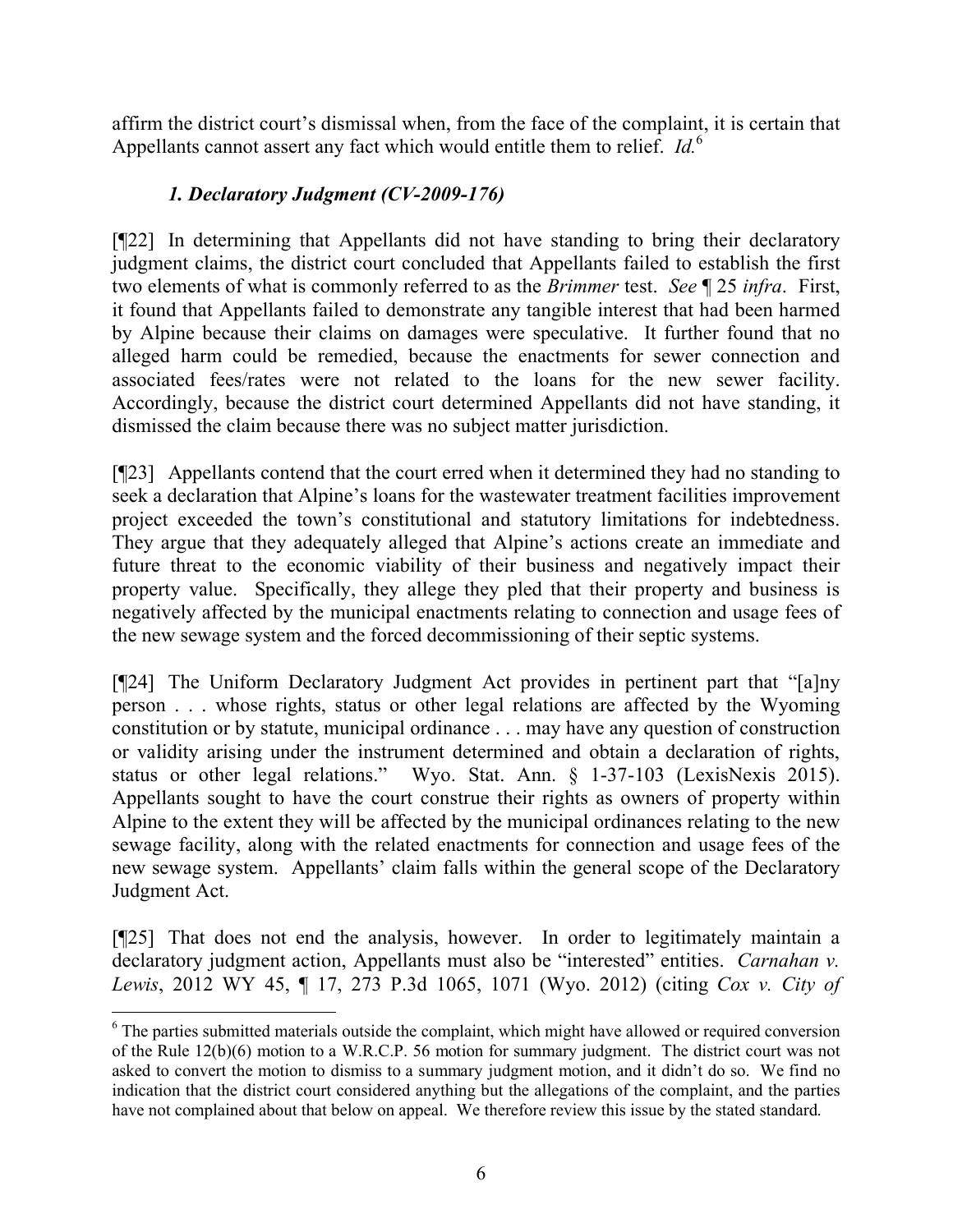*Cheyenne*, 2003 WY 146, ¶ 8, 79 P.3d 500, 505 (Wyo. 2003)). "That is, the challenger must be involved in a justiciable controversy before declaratory relief will be granted." *Carnahan*, ¶ 17, 273 P.3d at 1071 (citing *Cox*, ¶ 9, 79 P.3d at 505). Put plainly, a justiciable controversy is a controversy fit for judicial resolution. *Id.* There are four elements that must be satisfied under the *Brimmer* test to establish a justiciable controversy pursuant to the Uniform Declaratory Judgments Act, which are:

> 1. The parties have existing and genuine, as distinguished from theoretical, rights or interests.

> 2. The controversy must be one upon which the judgment of the court may effectively operate, as distinguished from a debate or argument evoking a purely political, administrative, philosophical or academic conclusion.

> 3. It must be a controversy the judicial determination of which will have the force and effect of a final judgment in law or decree in equity upon the rights, status or other legal relationships of one or more of the real parties in interest, or, wanting these qualities to be of such great and overriding public moment as to constitute the legal equivalent of all of them.

> 4. The proceedings must be genuinely adversary in character and not a mere disputation, but advanced with sufficient militancy to engender a thorough research and analysis of the major issues.

*Carnahan,* ¶ 17, 273 P.3d at 1071 (quoting *Cox*, ¶ 10, 79 P.3d at 505); *Brimmer v. Thomson*, 521 P.2d 574, 578 (Wyo. 1974). "These requirements can, however, be relaxed in cases involving matters of great public interest or importance." *Vill. Rd. Coal. v. Teton Cty. Hous. Auth*., 2013 WY 38, ¶ 13, 298 P.3d 163, 168 (Wyo. 2013) (citations and internal quotation marks omitted).

[¶26] Justiciability encompasses several doctrines, including standing, ripeness, and mootness. *Carnahan*, ¶ 18, 273 P.3d at 1071. Standing focuses on a litigant being properly situated to assert an issue for judicial determination. *Id.* Thus, "[a] litigant has standing when he has a personal stake in the outcome of the controversy." *Id.* "In the declaratory judgment context, the requirement that a litigant have a personal stake in the outcome of the controversy is intended to ensure that he or she is sufficiently interested in a case to present a justiciable controversy." *Id*.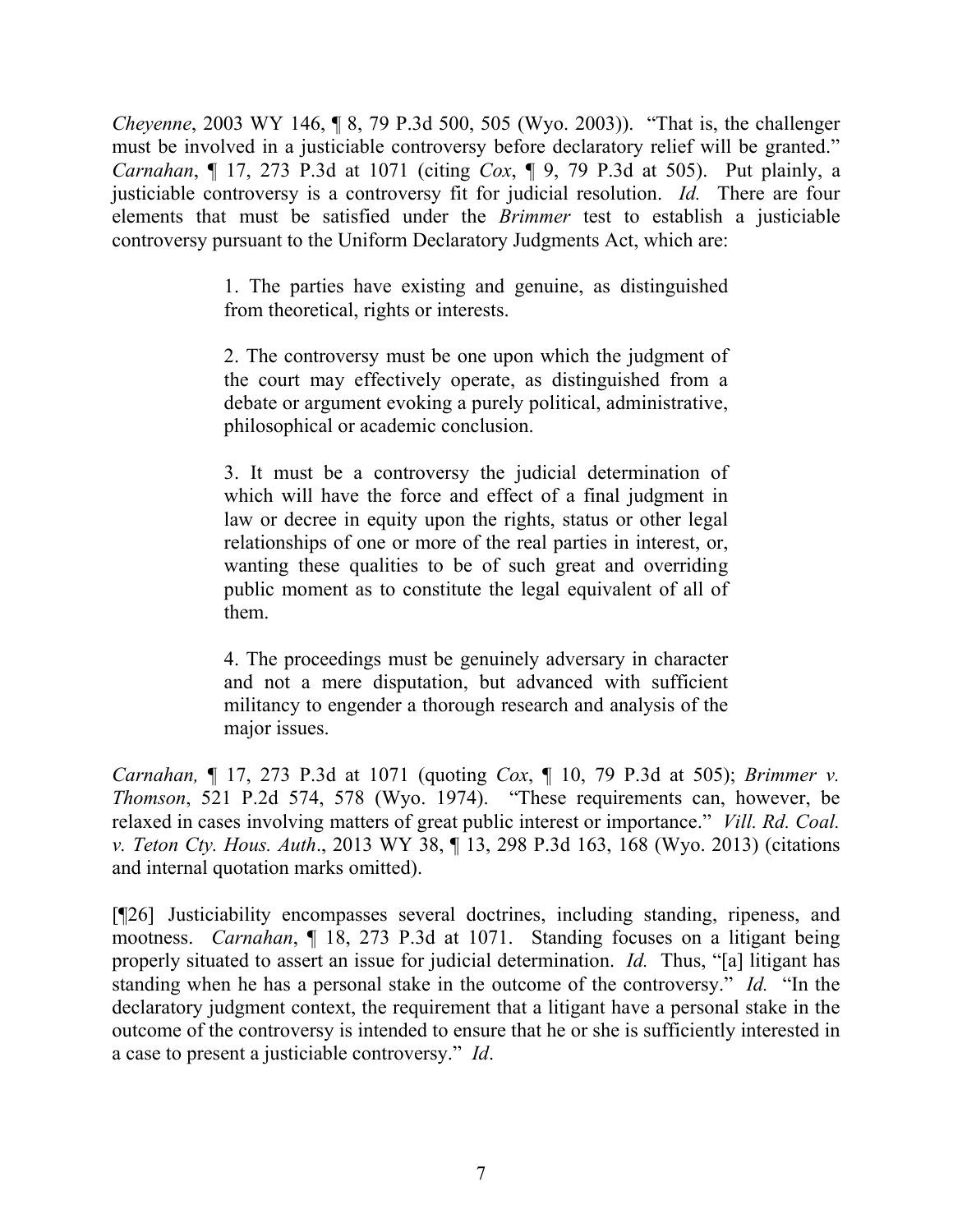[¶27] We disagree with the district court's conclusion that the Appellants failed to meet the first two elements of the *Brimmer* test. Rather, we find their complaint sufficiently alleges that they have a tangible interest which has been harmed and that a judicial decision in their favor will effectively remedy the harm.

[¶28] With the case in this posture, we must focus on what Appellants allege in terms of a tangible interest and the utility of a judicial ruling. What we find persuades us that Appellants have alleged enough to maintain their claim for declaratory judgment. Their complaint states, for example:

> 10. [T]he town of Alpine adopted recommendations of the Feasibility Study to construct a completely new sewer treatment plant and provide for phased implementation of new collection systems in the Town of Alpine.

> > \* \* \*

12. Funding for the project was also secured by the Town of Alpine through loans and grants from programs available through governmental sources. A mineral royalty grant in the approximate amount of \$3.6 million dollars was secured. A loan through the State of Wyoming, designated in documents as the SRF loan, in the approximate amount of \$4.123 million was also secured. Projections indicated that yearly repayment of that loan, over a 20 year amortization period, including principal and interest would amount to \$264,478.00 per year. This loan and repayment schedule were, as stated, loan obligations undertaken by the Town of Alpine and were not bonding obligations. The total projected repayment cost of the loan obligation, over the period of 20 years, was and is \$5,289,560.00.

13. Plaintiffs are the owners of real estate and operators of businesses within the Town of Alpine, Wyoming. The two principal business concerns involved are the operation of a restaurant and tavern, as well as operation of an RV campground. Pursuant to the ordinances cited and other actions by the Town of Alpine, Wyoming, assessments for connection and use of the new sewerage system, if enforced, will make Plaintiffs' businesses economically non-viable and irreparably diminish the value of Plaintiffs' real estate.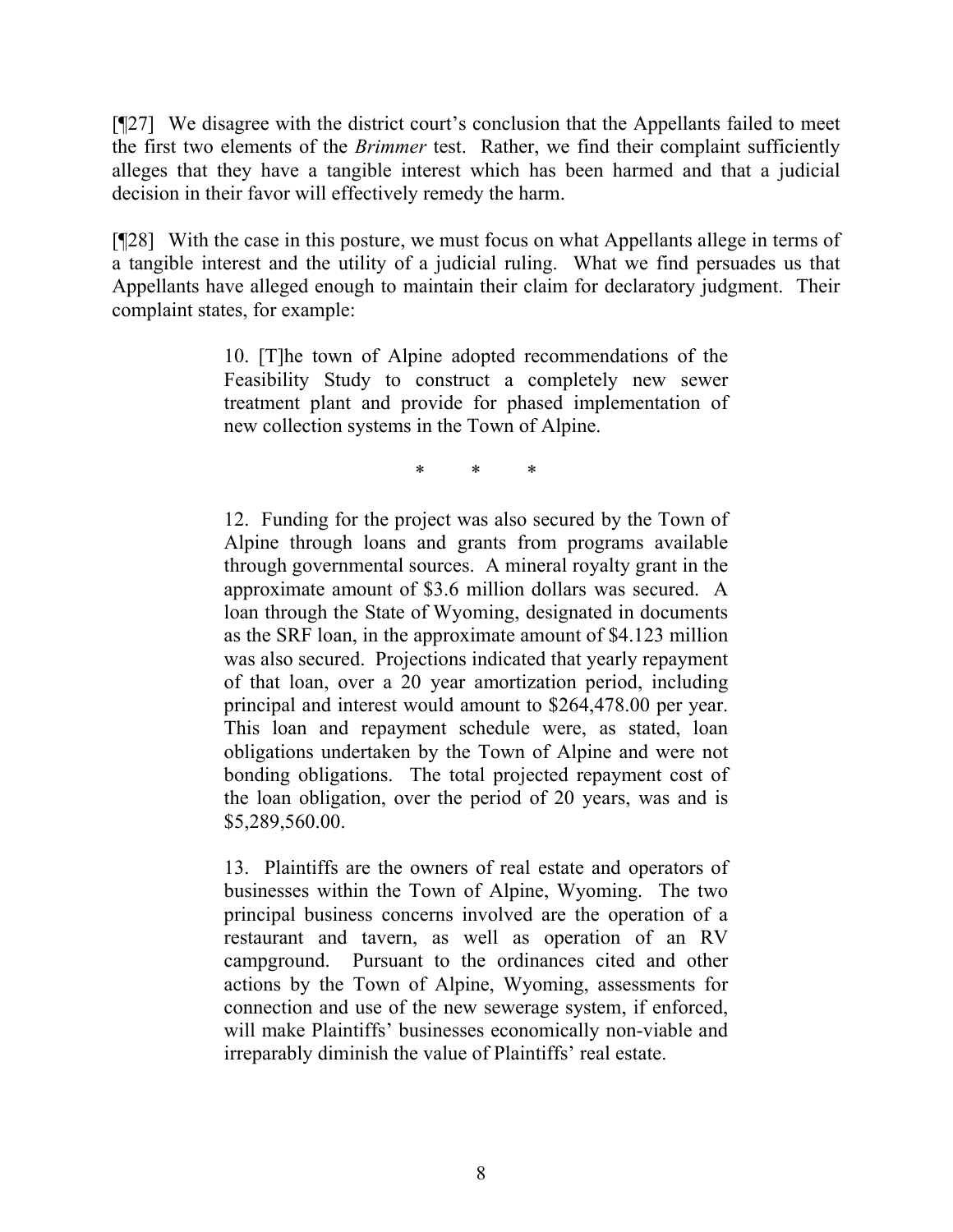14. The principal features of the actions of the Town of Alpine that will cause damage to Plaintiffs' property and business interests are proposed assessments necessitated by the debt burden taken on by the Town of Alpine in connection with the loan described above. In summary, the Town of Alpine has enacted a schedule on initial fees which would be economically devastating to Plaintiffs' business and property interests. Specific amounts and monetary effects on Plaintiffs' business and property interests are detailed later in this Complaint.

15. In addition to fees to hook up to the new system, the Town of Alpine has enacted measures, which, if enforced, would force Plaintiffs and others similarly situated to abandon, at their own expense, functional and safe septic and leach field systems. The Town of Alpine, without any scientific support, technical evidence, or other data to justify its decision, has decreed that any septic/leach system more than 15 years old must be immediately abandoned and reclaimed. Compliance with existing Department of Environmental Quality Standards for the State of Wyoming to accomplish such an abandonment would add further, substantial, economic burdens to the Plaintiffs as detailed later in this Complaint. Additionally, the Town of Alpine enacted a provision which mandated no further approval of septic/leach systems within its boundaries; the Town of Alpine has wrongly refused to approve continuing use of some of Plaintiffs' facilities in this respect. The underlying reason for declaring septic/leach systems must be abandoned is to force persons and entities such as Plaintiffs to participate in the assessment program which is the subject of this Complaint.

[¶29] The complaint goes on to allege the damages that would be caused by the assessments and exactions imposed by Alpine relating to its new sewage system, including the following:

- Initial hookup fees requiring payment based on average household usages (otherwise referred to as equivalent residential unit), which in the case of Appellants' campground would result in assessments of approximately \$85,000.
- Ready to serve fees to be paid in advance of collection system sewerage.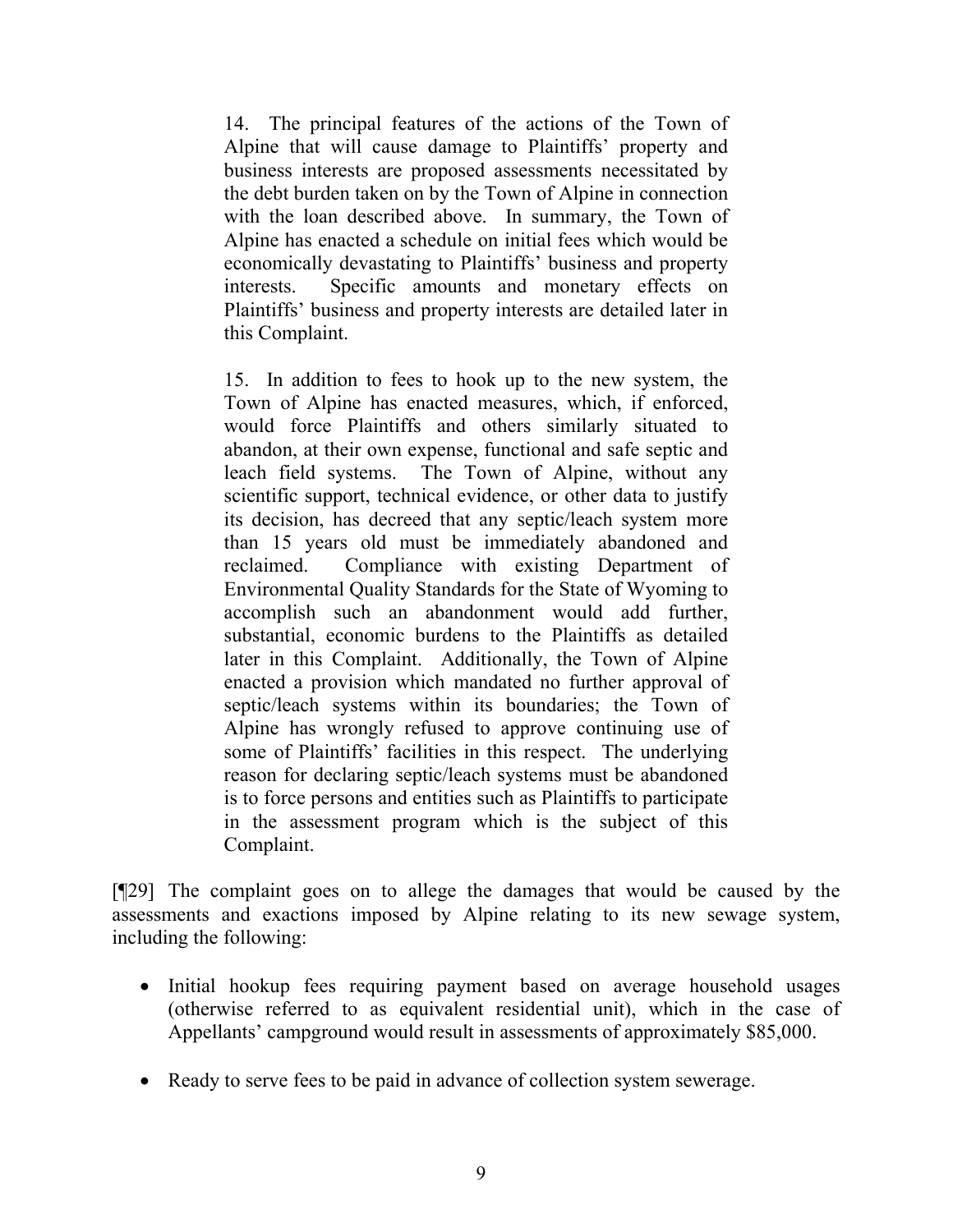- Ordinance requiring any septic system over fifteen years old to be decommissioned and properly abandoned at property owner's expense. Appellants contend the cost to take such action on their property would be well over \$100,000.
- Pipe to connect Alpine's new system at property owner's expense.

[¶30] Appellants' allegations that they own property adversely affected by Alpine's new sewage treatment facility and related assessments/exactions are sufficient to plead a tangible interest. Thus, they have satisfied the first *Brimmer* element. *See William F. West Ranch, LLC v. Tyrrell*, 2009 WY 62, ¶ 26, 206 P.3d 722, 731 (Wyo. 2009) (determining that the plaintiffs sufficiently alleged that they had an interest which had been harmed).

[¶31] To meet the second element of the *Brimmer* test, Appellants must demonstrate that a court's decision will have some practical effect upon the litigants. *Id.* More specifically, they must allege facts that link Alpine's failures to follow its constitutional and statutory duties and the remedy they seek will remedy the impacts on their property. They have. The complaint requests relief that will redress or prevent the damage they claim they have incurred or will incur in the future. Appellants ask that the court enter a judgment declaring Alpine's loans from the State of Wyoming for the new sewage treatment facility are unconstitutional and violate applicable statutes. If that is the case, then the related ordinances and exactions mentioned above, *see* ¶¶ 28-29 *supra*, would necessarily be implicated as well. The second element has been met.

[¶32] Regarding the third and fourth elements, a review of the complaint reveals that Appellants have adequately pled that a judicial determination will have the force and effect of a final judgment in law upon the rights of Appellants, and that the parties are genuinely adverse. *See Dir. of Office of State Lands & Invs. v. Merbanco, Inc.*, 2003 WY 73, ¶¶ 12-21, 70 P.3d 241, 247-49 (Wyo. 2003); *contra Vill. Rd. Coal.*, ¶¶ 14-16, 298 P.3d at 168-69. The complaint's allegations, taken in the light most favorable to them, plead that there is a substantial controversy between parties having adverse legal interests of sufficient immediacy and reality to warrant the declaratory judgment.

[¶33] We have explained that the concept of standing in the declaratory judgment context requires a person to "show a 'perceptible,' rather than a 'speculative' harm from the action; a remote possibility of injury is not sufficient to confer standing." *Carnahan*, ¶ 26, 273 P.3d at 1073 (citing *Ultra Resources, Inc. v. Hartman*, 2010 WY 36, ¶ 50, 226 P.3d 889, 911 (Wyo. 2010)). Here, Appellants claim to own property with a septic system that allows them not to be connected to Alpine's sewer system. Now, because of Alpine's ordinances and enactments related to the new sewage facility, they plead that they will be required to decommission their septic system (allegedly an expensive task) and connect to the new sewer facility and pay related connection fees and utility costs.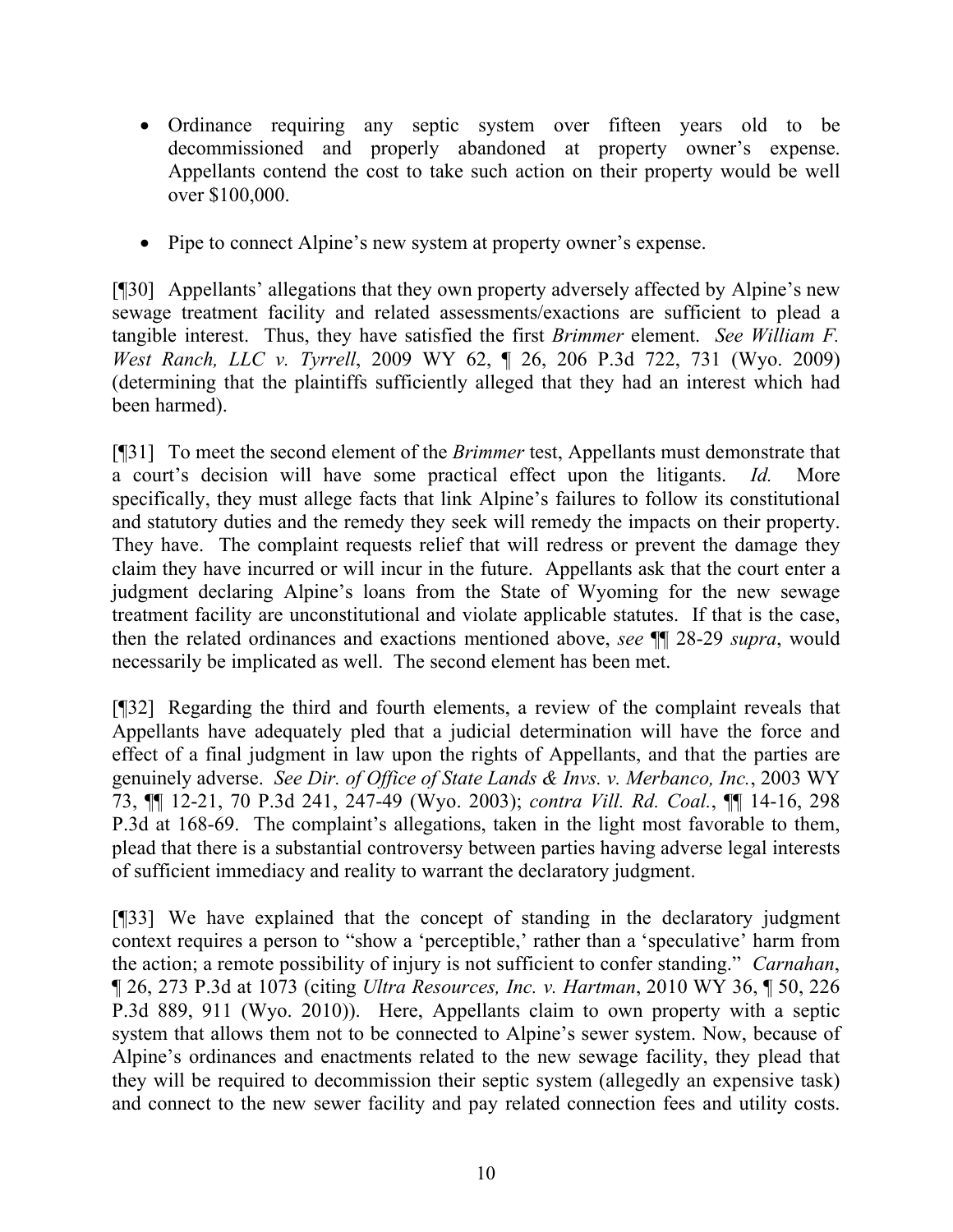We find the allegations of the complaint sufficient to plead perceptible harm, and we therefore conclude the district court erred in determining that Appellants had not pled facts sufficient to establish standing to bring their claim for declaratory relief.

[¶34] We must, therefore, reverse the district court's ruling that Appellants failed to plead standing to assert their first claim for a declaratory judgment.<sup>7</sup> Of course, the truth of the allegations of the complaint can be tested by summary judgment or at trial on remand. Alpine's choice to challenge standing on a motion to dismiss greatly limits the scope of our review at this point.

# *2. Injunctive Relief (CV-2009-176)*

l

[¶35] Alpine also moved to dismiss Appellants' claim for injunctive relief from the town's enactments regarding connection and usage fees for the new sewer system. Alpine asserted that the claim failed to state a claim upon which relief can be granted, which required dismissal under W.R.C.P. 12(b)(6). The district court agreed, reasoning that Alpine was within its statutory right to construct and operate the sewerage system pursuant to Wyo. Stat. Ann. §§ 15-1-103(a)(ix), (xxx), and (xxxi). Further, it determined that the complaint did not demonstrate that Appellants' harm was irreparable and that no adequate remedy at law exists.

[¶36] We have explained that although an action for injunctive relief is authorized by statute and rule, Wyo. Stat. Ann §§ 1-28-101 *et seq*. and W.R.C.P. 65, it is by origin a request for equitable relief. *CBM Geosolutions, Inc. v. Gas Sensing Tech. Corp.*, 2009 WY 113, ¶ 10, 215 P.3d 1054, 1058 (Wyo. 2009). A court will issue an injunction when the threatened harm is irreparable and there is no adequate remedy at law. *Id.* An injury is irreparable when it is unique and money as future compensation cannot atone. *Id.*

[¶37] The statute the district court relied upon to dismiss the injunctive relief claim states as follows:

> (a) Any city or town borrowing money or receiving grants and improving, constructing or acquiring and improving a sewerage system, shall collect a charge from the users of the system at a rate sufficient to:

> (i) Pay the cost of operating and maintaining the system;

(ii) Provide an adequate depreciation fund;

 $<sup>7</sup>$  As we have already suggested above, the ultimate issue of the legality of the loans used to construct the</sup> new Alpine sewage facility is not before us and nothing in this opinion should be taken by the parties or the district court as a portent of how we might rule if the issue is squarely presented in the future.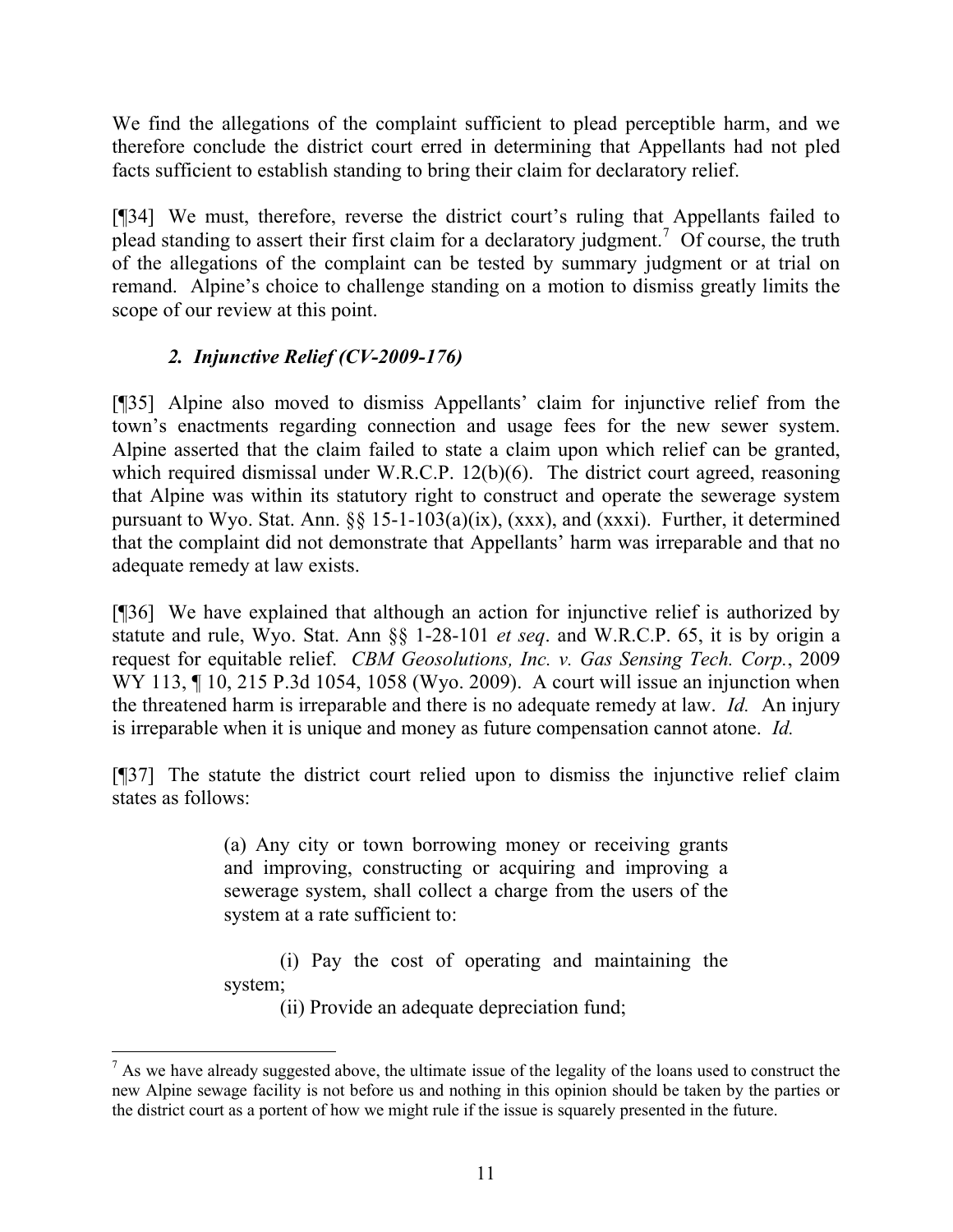(iii) Pay the principal and interest on the bonds issued;

and

(iv) Repay grants.

(b) Any city or town owning and operating a sewerage system constructed or acquired under the provisions of any law may provide by ordinance that the users of the system pay a service rate sufficient to pay the cost of operating and maintaining the system and to provide an adequate depreciation fund.

(c) Any city or town may fix special rates as provided in W.S. 15-7-407.

Wyo. Stat. Ann. § 15-7-508 (LexisNexis 2015).

[¶38] This Court has had occasion to rule on the validity of ordinances requiring someone to pay fees for connecting a development to the sewer system operated by another city. *Coulter v. City of Rawlins*, 662 P.2d 888, 890 (Wyo. 1983). In *Coulter*, we examined the applicable statutory provisions and highlighted § 15-7-508 (as it similarly existed back then), explaining that municipalities can charge rates for sewerage system services, which are to be used for paying the cost of operating and maintaining the system as well as paying the principal and interest on bonds issued to pay for the system. *Id.* at 897-98.

[¶39] Although municipalities have statutory authority to charge fees and rates, those revenues appear not to be statutorily authorized for *loans* associated with the sewerage facility. Indeed, this is part of Appellants' allegations in their complaint: first, Alpine exceeded its constitutional and statutory authority in borrowing the amount it did for the construction of the new facility (instead of issuing bonds); and second, the revenues received through sewerage system fees and rates cannot be applied to the alleged illegal loans. In addition to the allegations in the complaint already mentioned, which are incorporated into the injunctive relief claim, *see* ¶¶ 28-29 *supra*, Appellants also allege the following in their injunctive relief claim:

> 23. As a direct cause and consequence of the acts, omissions, and enactments of Defendants, Plaintiffs will be irreparably harmed in their business activities, real estate values, and personal property values in such manners as to entitle them to an order or orders from the Court enjoining the Town of Alpine from enforcing its enactments and to refrain from any further activity harmful to Plaintiff's interests.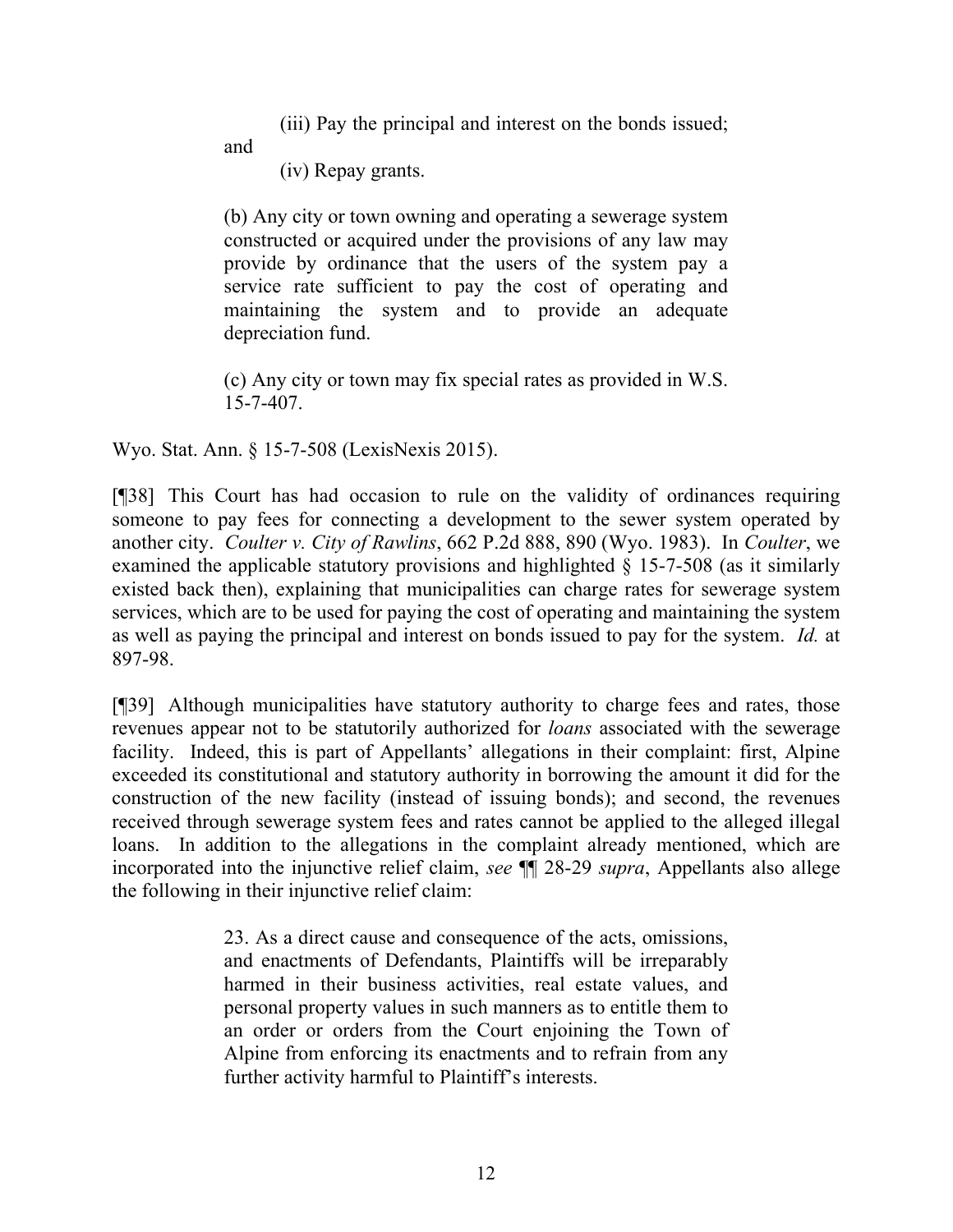[¶40] The allegations supporting Appellants' claim for injunctive relief are legally sufficient in this case, and consequently the drastic remedy of dismissal cannot be affirmed. Accepting the facts averred in the complaint as true and viewing them in the light most favorable to Appellants as we must at this procedural juncture, we conclude that they may be able to prove facts that would entitle them to relief. Accordingly, we reverse the district court on this point as well. As with the declaratory judgment claim, the truth of the allegations of standing may of course be tested by summary judgment or at trial.

## *3. Inverse Condemnation (CV-2009-176)*

[¶41] Appellants faintly assert that the district court erred in dismissing their inverse condemnation claim. Unfortunately, the one page that they expended on this issue in their brief does not provide cogent argument that would enable us to effectively review it. "We consistently have refused to consider arguments not supported by cogent argument and citation to legal authority." *In interest of DT*, 2017 WY 36, ¶ 29, 391 P.3d 1136. 1145 (Wyo. 2017) (quoting *Peak v. Peak*, 2016 WY 109, ¶ 11, 383 P.3d 1084, 1088 (Wyo. 2016)); *see also Greer v. Greer*, 2017 WY 35, ¶ 34, 391 P.3d 1127, 1135 (Wyo. 2017). Accordingly, we affirm the district court's dismissal of Appellants' inverse condemnation claim.

## *4. Tort Claims Act (CV-2011-132)*

[¶42] Appellants argue that that the district court erred in dismissing their abuse of process and civil conspiracy claims because it believed them to be barred by the Wyoming Governmental Claims Act. The WGCA states that a "governmental entity and its public employees while acting within the scope of duties are granted immunity from liability for any tort except as provided by W.S. 1-39-105 through 1-39-121." Wyo. Stat. Ann. § 1-39-104 (LexisNexis 2015). We have described the statute as a "closed-ended tort claims act" because it generally grants immunity, waiving it only through specific statutory exceptions. *DiFelici v. City of Lander*, 2013 WY 141, ¶ 8, 312 P.3d 816, 819 (Wyo. 2013); *Rice v. Collins Commc'n, Inc.*, 2010 WY 109, ¶ 15, 236 P.3d 1009, 1016 (Wyo. 2010); *Sponsel v. Park Cty*., 2006 WY 6, ¶ 18, 126 P.3d 105, 110 (Wyo. 2006); Lawrence J. Wolfe, Comment, *Wyoming's Governmental Claims Act: Sovereign Immunity with Exceptions—A Statutory Analysis*, XV Land & Water L. Rev. 619, 621-23 (1980). Appellants must therefore identify a specific statutory exception to the Act's general grant of immunity.

[¶43] The only exception that allows liability for an intentional tort applies to "tortious conduct" of peace officers. Wyo. Stat. Ann. § 1-39-112 (LexisNexis 2015) ("A governmental entity is liable for damages resulting from tortious conduct of peace officers while acting within the scope of their duties."). The circumstances of this case do not fit that exception. All other exceptions waive immunity only for negligent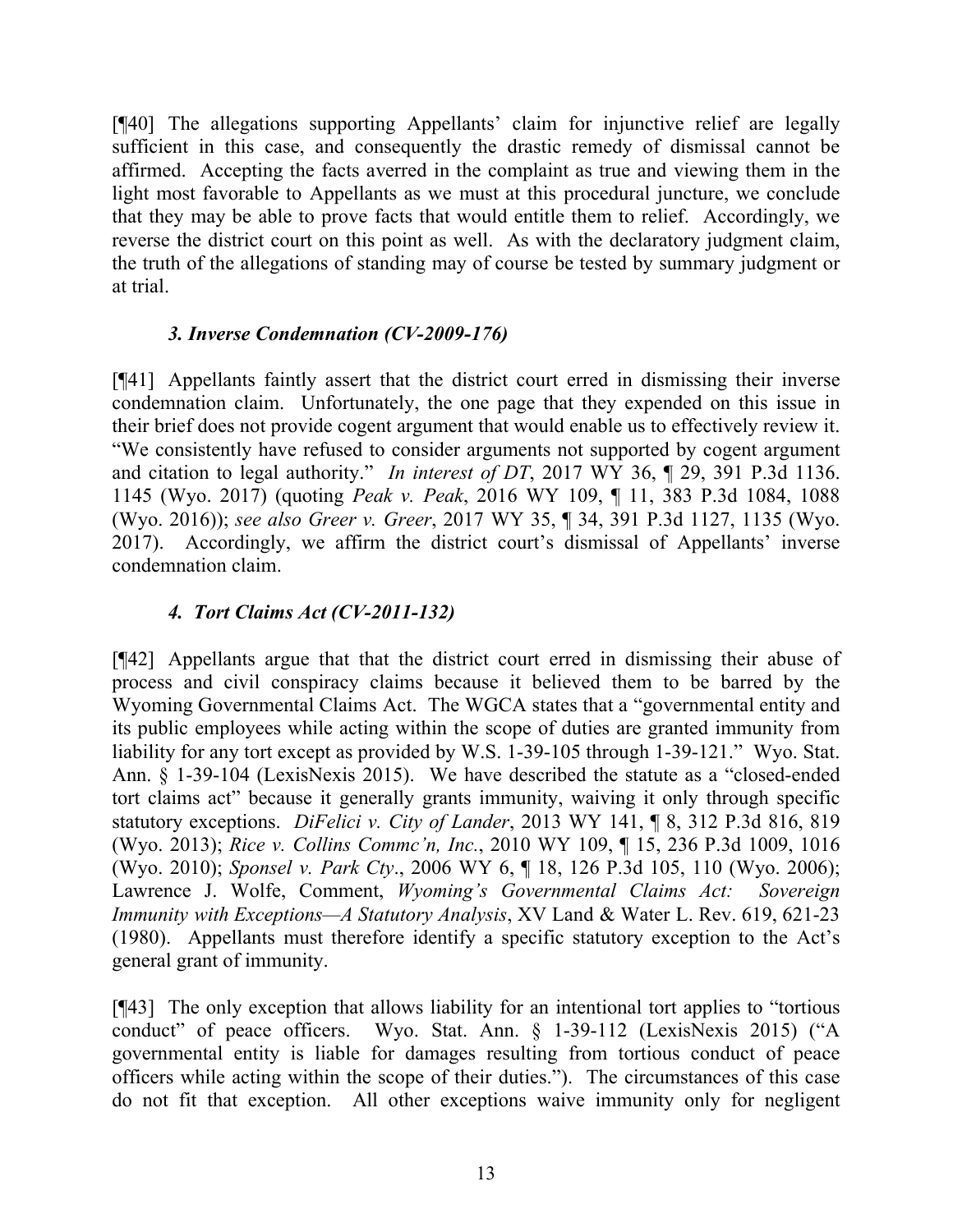conduct. *See, e.g.,* Wyo. Stat. Ann. § 1-39-108 (LexisNexis 2015) (waiving immunity for bodily injury, wrongful death or property damage resulting for activities of public utilities including handling solid and liquid waste only for negligence, not intentional or "tortious conduct," of public employees).

[¶44] Appellants have failed to present cogent argument and citation to legal authority which would support a claim that the Act means something other than what it says. Consequently, we refuse to consider this issue further and simply affirm the district court's dismissal of those claims as well. *See Greer*, ¶ 34, 391 P.3d at 1135.

# *Issues Relating to Nelson's Motion for Summary Judgment*

[¶45] The district court granted Nelson's motion for summary judgment on the tort claims asserted in CV-2011-132. Summary judgment may be granted when there are no genuine issues of material fact and the movant is entitled to judgment as a matter of law. W.R.C.P. 56(a).

[¶46] We review a district court's order granting summary judgment *de novo* and afford no deference to the district court's ruling. *Thornock v. PacifiCorp*, 2016 WY 93, ¶ 10, 379 P.3d 175, 179 (Wyo. 2016). This Court reviews the same materials and uses the same legal standard as the district court. *Id.* The record is assessed from the vantage point most favorable to the party opposing the motion (in this case Appellants), and we give a party opposing summary judgment the benefit of all favorable inferences that may fairly be drawn from the record. *Id.* A material fact is one that would have the effect of establishing or refuting an essential element of the cause of action or defense asserted by the parties. *Id*. If the moving party, here Nelson, presented supporting summary judgment materials demonstrating no genuine issue of material fact exists, the burden shifted to Appellants to present appropriate supporting materials posing a genuine issue of a material fact for trial. *Id.*

### *1. Abuse of Process*

[¶47] The district court granted summary judgment in favor of Nelson on Appellants' abuse of legal process claim, concluding that there were no genuine issues of material fact that Nelson used a process for a purpose other than for what it was designed to accomplish. After assessing the admissible evidence presented, the district court reasoned that there was no evidence suggesting that Nelson had any knowledge or information that the letter it sent to DEQ was unwarranted or unnecessary. Further, the district court concluded that there was no evidence showing that the letter was not proper in the ordinary conduct of a DEQ proceeding because drafting a letter to the DEQ to report violations is allowed under the relevant process.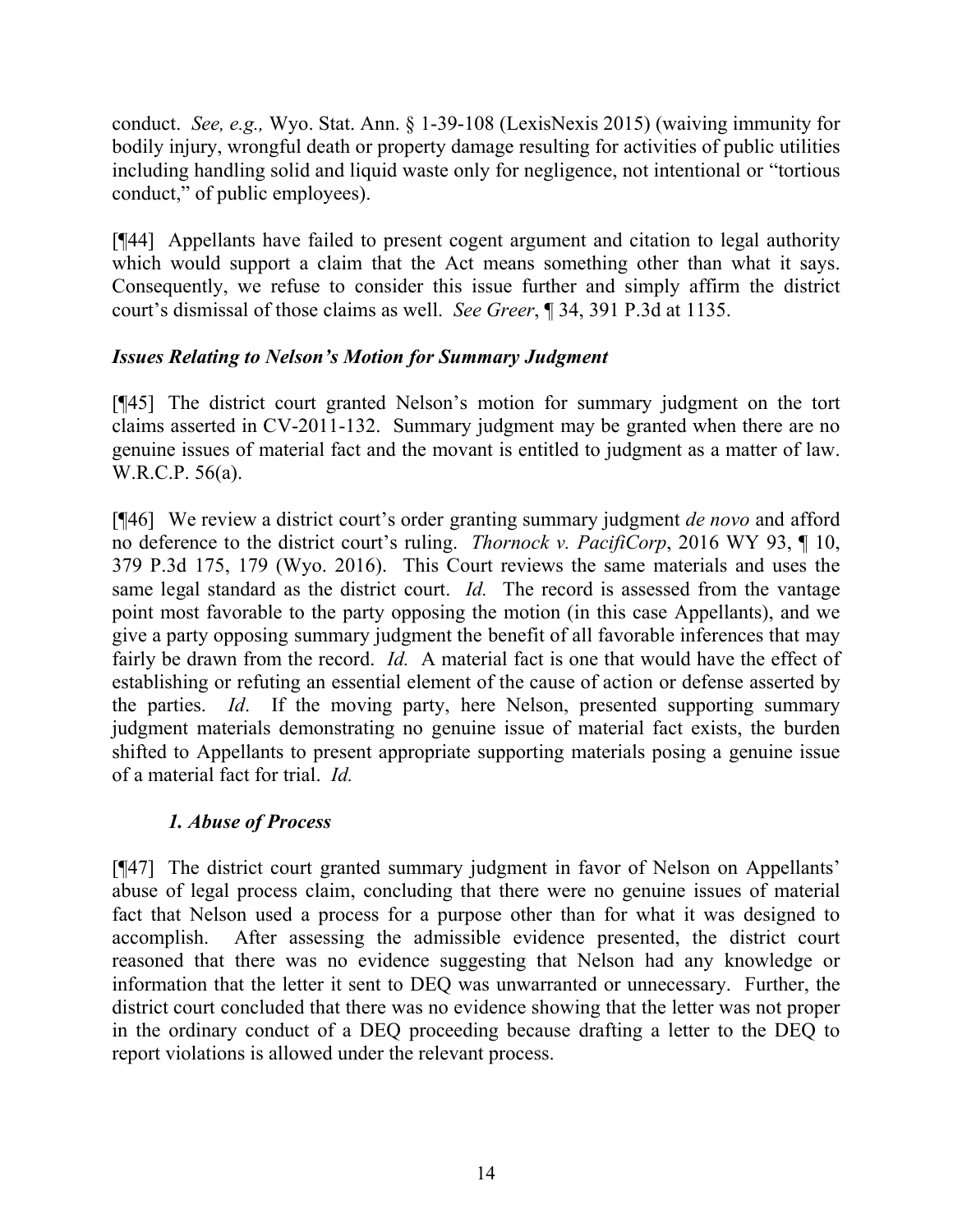[¶48] We agree that there was no abuse of process by Nelson as a matter of law, but we arrive at this result by a different path. A review of the record reveals that the circumstances of this case simply do not fit the requirements for a claim of abuse of process. *See Chapman v. Wyoming Dep't of Corr.,* 2016 WY 5, ¶ 6, 366 P.3d 499, 505 (Wyo. 2016) ("We will affirm a grant of summary judgment if it can be sustained on any legal ground appearing in the record.").

[¶49] The tort of abuse of process provides redress only for tortious conduct occurring within a legal proceeding. We have defined the elements of a claim of abuse of legal process as "(1) an ulterior purpose; and (2) a willful act in the use of the process which is not proper in the regular conduct of the *legal* proceeding." *Cosner v. Ridinger*, 882 P.2d 1243, 1249 (Wyo. 1994) (emphasis added) (quoting *Mummery v. Polk*, 770 P.2d 241, 243 (Wyo. 1989)).

[¶50] In all of this Court's precedent dealing with this intentional tort, the allegedly improper conduct related to a "legal proceeding." *See, e.g., Drake v. McCulloh*, 2002 WY 50, 123, 43 P.3d 578, 586 (Wyo. 2002) (abuse of process claim regarding recusal of judge); *Cosner*, 882 P.2d at 1249 (abuse of process claim dealing with the filing of the various guardianship and habeas corpus proceedings without notice); *Mummery*, 770 P.3d at 243 (abuse of process claim based on executing a judgment); *Bosler v. Shuck*, 714 P.2d 1231, 1234-35 (Wyo. 1986) (abuse of process claim regarding initiation of criminal complaint); *Toltec Watershed Imp. Dist. v. Johnston*, 717 P.2d 808, 810-13 (Wyo. 1986) (abuse of process claim arising from filing of lawsuit); *Foothill Industrial Bank v. Mikkelson,* 623 P.2d 748, 757 (Wyo. 1981) (abuse of process claim concerning mortgagor's action against the mortgagee when the mortgagee accelerated payments on a note after the mortgagors defaulted).

[¶51] In *Bosler*, we described the essence of the tort of abuse of legal process as arising from misuse of the power of the court. 714 P.2d at 1234. It must be an act intended to perpetrate injustice, veiled in conduct claiming to be in the name of the court and under its authority. *Id.* Put plainly, the tort of abuse of process is available where there is a "perversion of the legal process." *Id.* The Restatement confirms the correctness of our previous analysis:

> One who uses a legal process, whether criminal or civil, against another primarily to accomplish a purpose for which it is not designed, is subject to liability to the other for harm caused by the abuse of process.

Restatement (Second) of Torts § 682 (March 2017 update); *see also* Dan B. Dobbs, *Law of Torts,* § 594 (2016 update).